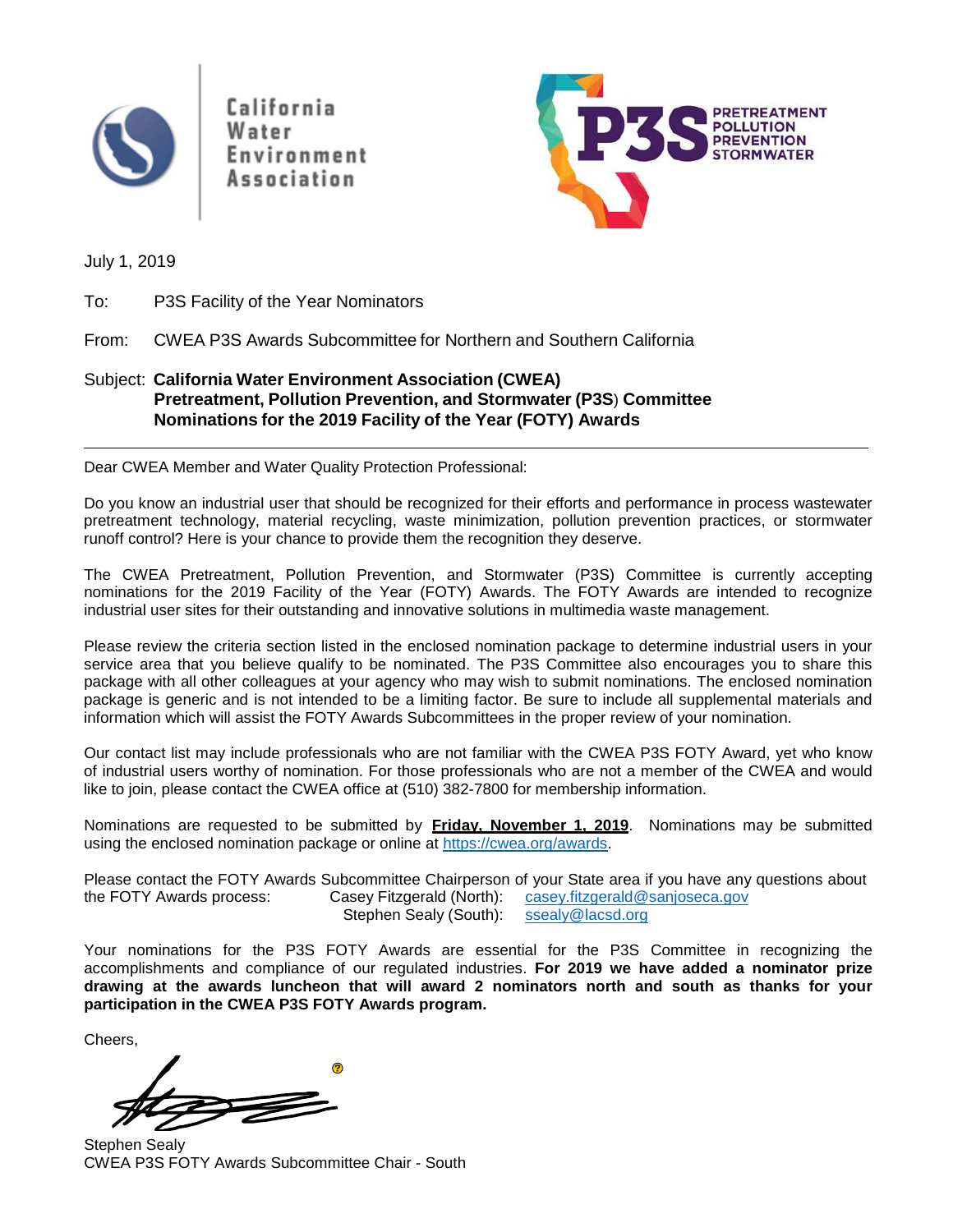## **CALIFORNIA WATER ENVIRONMENT ASSOCIATION Pretreatment, Pollution Prevention, and Stormwater (P3S) Committee Facility of the Year (FOTY) Award Guidelines**

### **1 BACKGROUND**

Since 1971, the Pretreatment, Pollution Prevention, and Stormwater (P3S) Committee of the California Water Environment Association (CWEA) has been recognizing the achievement of high performing industrial users with an annual Facility of the Year (FOTY) Awards program. The FOTY Awards are given to industrial users with significant accomplishments in the areas of industrial process wastewater pretreatment technology, material recycling, waste minimization, pollution prevention practices or stormwater runoff control programs. The FOTY Awards are presented annually at the FOTY Awards Luncheon scheduled during the P3S Annual Conference on **January 27-29, 2020** in Long Beach, Ca. The names of the winners are also announced at the awards luncheon at the CWEA Annual Conference in **March 31- April 3, 2020** in Reno, NV.

### **2 PURPOSE**

The purpose of the FOTY Awards is to create incentive on the part of industrial users to take proactive steps to meet environmental pollution control standards. The FOTY Awards provide an opportunity for CWEA members to provide positive publicity and recognition of industrial user efforts and successes with protecting the environment.

## **3 CRITERIA**

The following criteria were approved by the CWEA Board of Directors and may be used for the selection of nominees:

- Must be permitted by a control authority (CA) or otherwise regulated for water-quality.
- Implementation of pollution prevention, waste minimization, water recycling, material recycling, or other source reduction measures.
- Implementation of innovative solutions or technical advances in waste management.
- Implementation of operation and preventative maintenance practices to improve environmental performance.
- Consistent compliance with applicable permit requirements (i.e., operating without violations and/or "citation free" for the past 12 months).
- Demonstration of active community involvement to develop public awareness for environmental protection.

Members of the Northern and Southern California Awards Subcommittees review the nominations and may select the semi-finalists. The Subcommittees may conduct a site visit of each of the semi-finalists. The semifinalists are selected so as to represent a variety of types of industries located in a variety of control authorities throughout the state that best satisfy the FOTY Award's criteria.

## **4 CATEGORIES**

A total of four FOTY Awards may be given each year. The FOTY Award categories are "Large Industry" and "Small Industry" from both Northern and Southern California. An engraved plaque will be presented to the winning industries. Runners-up in each of the categories may be presented with a Certificate of Merit (COM).

## **5 NOMINATION PROCESS**

Nominations for the FOTY Awards may be submitted by sanitation districts, publicly owned treatment works, municipalities, consultants, trade associations, or industries. Nominations can be submitted using the attached FOTY Award Nomination Form or through the CWEA Awards website: https://cwea.org/awards. Nomination forms can also be located at the P3S Committee's website: [http://p3s.cwea.org/awards/.](http://p3s.cwea.org/awards/)

Nominations for 2019 FOTY Awards are requested to be submitted by **November 1, 2019** in order to be eligible for the selection process. The subcommittee chairs may grant extensions to this deadline.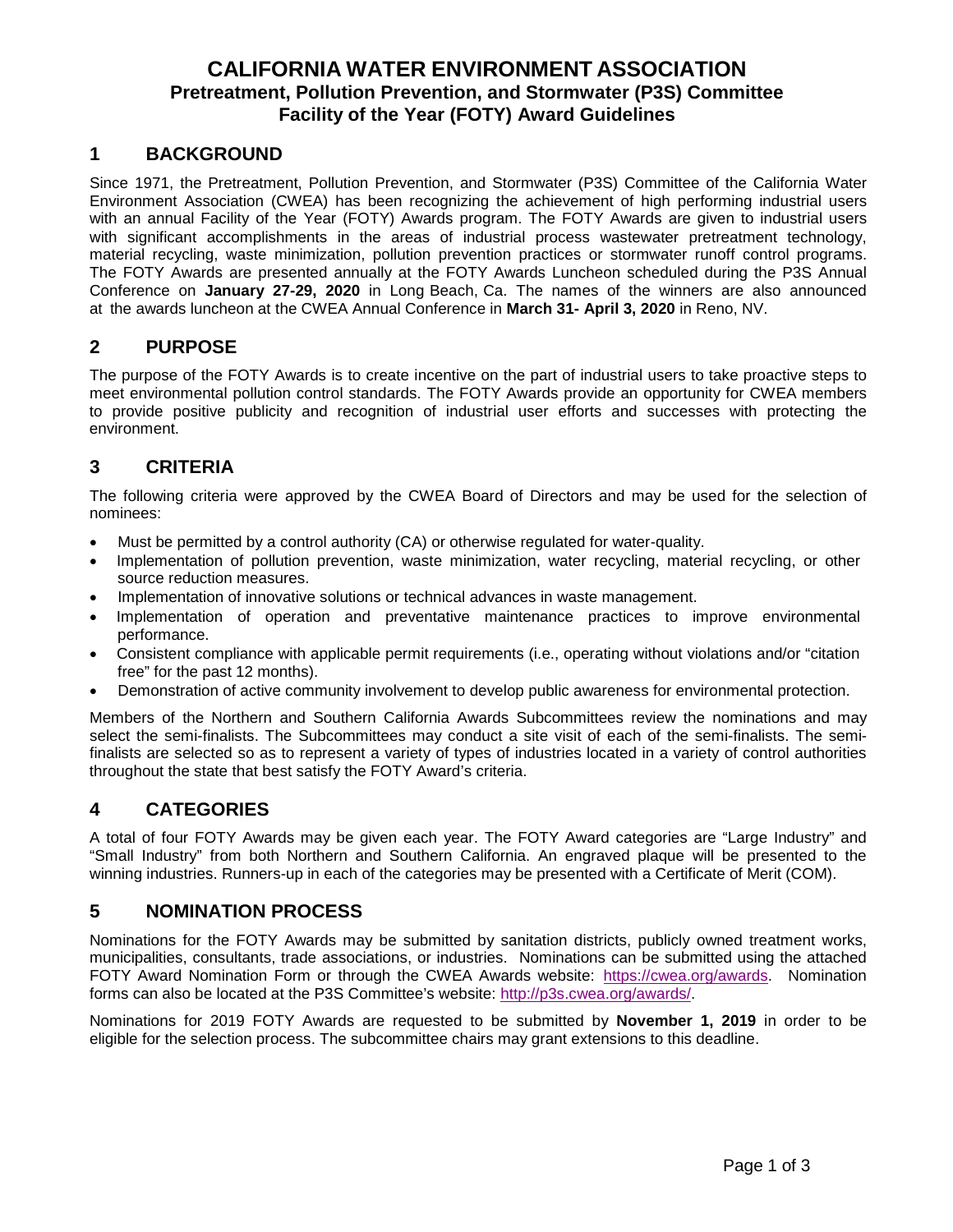# **CALIFORNIA WATER ENVIRONMENT ASSOCIATION Pretreatment, Pollution Prevention, and Stormwater (P3S) Committee's Facility of the Year (FOTY) Award Nomination Form**

### **INSTRUCTIONS**

The information requested on this form should be filled in as completely as possible. Use additional sheets where necessary. Return the form to the appropriate Awards Subcommittee Chair for either Northern or Southern California no later than **November 1, 2019.** If no extension is granted, nominations received after the due date may be held for next year's award cycle. If you have any questions, please contact either:

Northern California **Northern California** Mr. Casey Fitzgerald Mr. Stephen Sealy CWEA P3S Committee<br>FOTY Awards Subcommittee-North City of San Jose Environmental Services Dept. Sanitation Districts of Los Angeles County<br>200 East Santa Clara Street. 7<sup>th</sup> Floor 1955 Workman Mill Road 200 East Santa Clara Street, 7<sup>th</sup> Floor San Jose, CA 95113 Whittier, CA 90601 408-793-5378 – Office 562-908-4288 ext. 6613 or 3530 – Office [casey.fitzgerald@sanjoseca.gov](mailto:casey.fitzgerald@sanjoseca.gov)

FOTY Awards Subcommittee-South  $562-822-1666 - \text{Mobile}$ <br>ssealy@lacsd.org

## **1. NOMINATOR'S CONTACT INFORMATION**

| Person Making Nomination:                                                                                                    | <u> Alexandria de la contrada de la contrada de la contrada de la contrada de la contrada de la contrada de la c</u> |  |
|------------------------------------------------------------------------------------------------------------------------------|----------------------------------------------------------------------------------------------------------------------|--|
| Agency Name:                                                                                                                 |                                                                                                                      |  |
| Nominating Person's Address: <u>contract the contract of the contract of the contract of the contract of the contract of</u> |                                                                                                                      |  |
|                                                                                                                              |                                                                                                                      |  |
| Phone #: $\sqrt{ }$                                                                                                          | Cell #: $\qquad \qquad \qquad$                                                                                       |  |

# **2. NOMINEE'S CONTACT INFORMATION**

| Nominee Name:            |         |         |
|--------------------------|---------|---------|
| Site Address:            |         |         |
|                          |         |         |
| Permit # issued from CA: |         |         |
| Type of Industry:        |         |         |
| <b>Contact Person:</b>   |         |         |
| Phone #:                 | Cell #: | E-mail: |